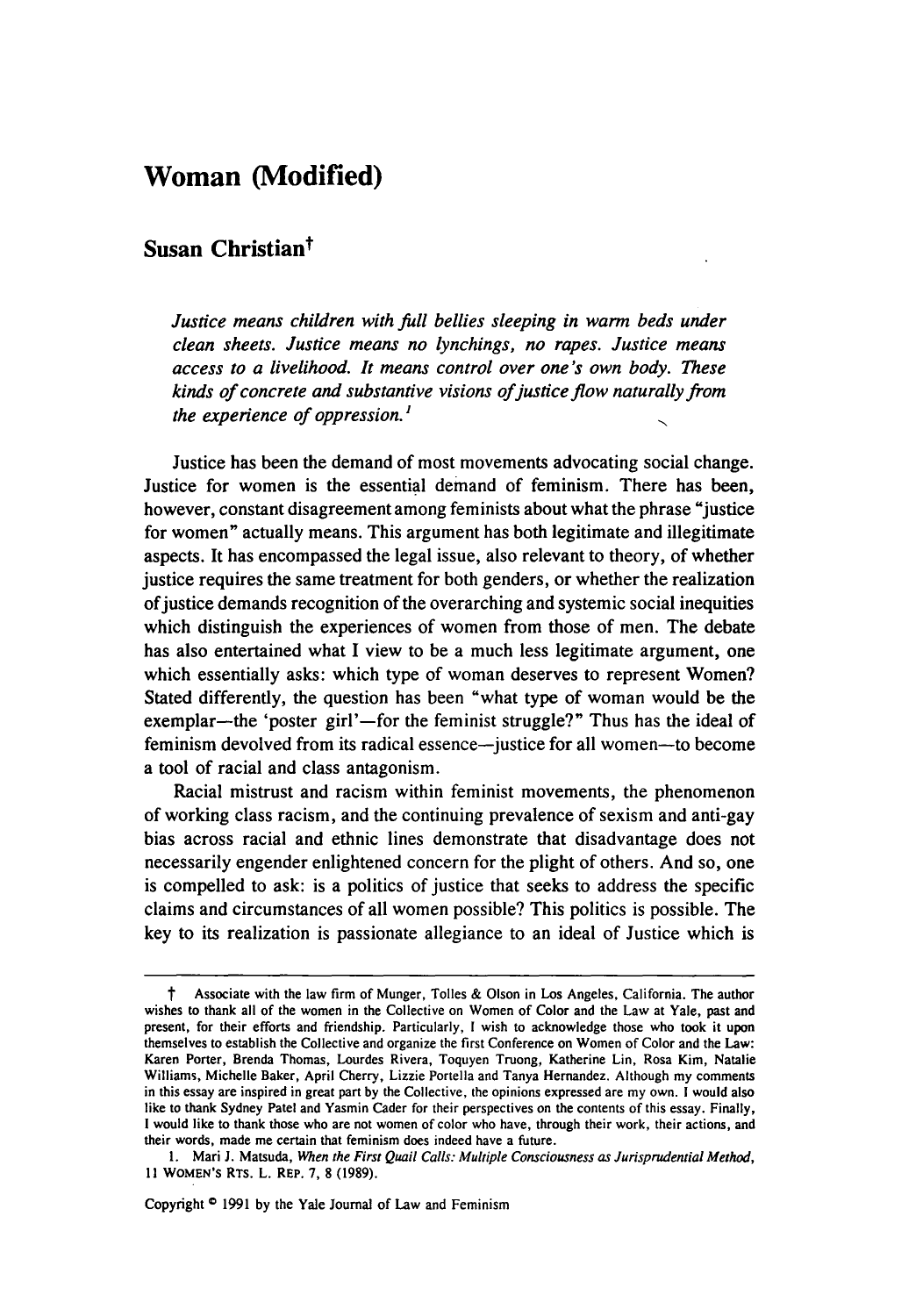truly meant to be accessible to all; an ideal of Justice that neither participates in nor thrives upon anyone's subordination. Without a commitment to such an ideal, feminism will fail to realize its potential as a vehicle for systemic change.

In the conference address, which she entitled "What is a White Woman Anyway?", Catharine MacKinnon engaged the question discussed above: whether it is possible to speak of "women" and "justice for women" without "invok[ing] any abstract essence or homogeneous generic or ideal type" of woman.<sup>2</sup>

The central tenet of Catharine MacKinnon's work is the assertion that a woman is subjected to certain distinctive forms of abuse and subordination because she is a woman.' Some have criticized MacKinnon's thinking on this point as being "essentialist."' From this critical perspective, the claim that all women share a collective condition of subordination based upon gender ignores, or at the very least de-emphasizes, the impact that other forms of subordination have on women's lives.<sup>5</sup> The concern at the root of this criticism-does a political vision prioritize one form of oppression over others-is a thoroughly legitimate one. Indeed, the question is so crucial to the legitimacy of a political theory that it should be asked of all work related to social change. When the vision of such work is found lacking, it should be challenged on the basis of this shortcoming. I would, however, argue that MacKinnon's thinking, as represented by her view that women are subordinated as women, i.e., on the basis of their sex, is not "essentialist." A perspective defined by a focus upon a form of inequality which affects all women, albeit in different ways depending upon our characteristics and resources, is not inherently "essentialist." Furthermore, I do not read MacKinnon's work as an argument for the proposition that either 1) forms of oppression are distinct and separable, or 2) that one form of subordination-that based upon sexual inequality-is more significant or pervasive than others. On the contrary, I read MacKinnon's work as an assertion that characteristics other than sex-race, class, sexual orientation-are co-factors that are critical to, and inseparable from, a woman's identity-and subordination-as a woman. Consider the following:

The first task of a movement for social change is to face one's situation

<sup>2.</sup> Catharine **A.** MacKinnon, *From Practice to Theory, or What is a White Woman Anyway?, 4 YAlE* **J.** L. & FEMINIsM **13,** 16 (1991) [hereinafter MacKinnon, Conference Address]. This essay is not offered as a complete review of MacKinnon's address, although the work presented **by** each conferee deserves such attention. My intention is simply to present a brief analysis of one concept evoked by her comments-the concept of identity and the meaning of "woman" in relation to it.

<sup>3. &</sup>quot;Inequality on the basis of sex, women share. It is women's collective condition." **CATHARINE MACKINNON, TOWARD A FEMINIST THEORY OF THE STATE** 241 **(1989)** (hereinafter FEMINIST THEORY **OF THE STATE].** *See also* MacKinnon, Conference Address, *supra* note 2, at **13.**

*<sup>4.</sup> See e.g.* Angela Harris, *Race and Essentialism in Feminist Legal Theory,* 42 **STAN.** L. REV. 581, 585 (1990).

*<sup>5.</sup> Id.*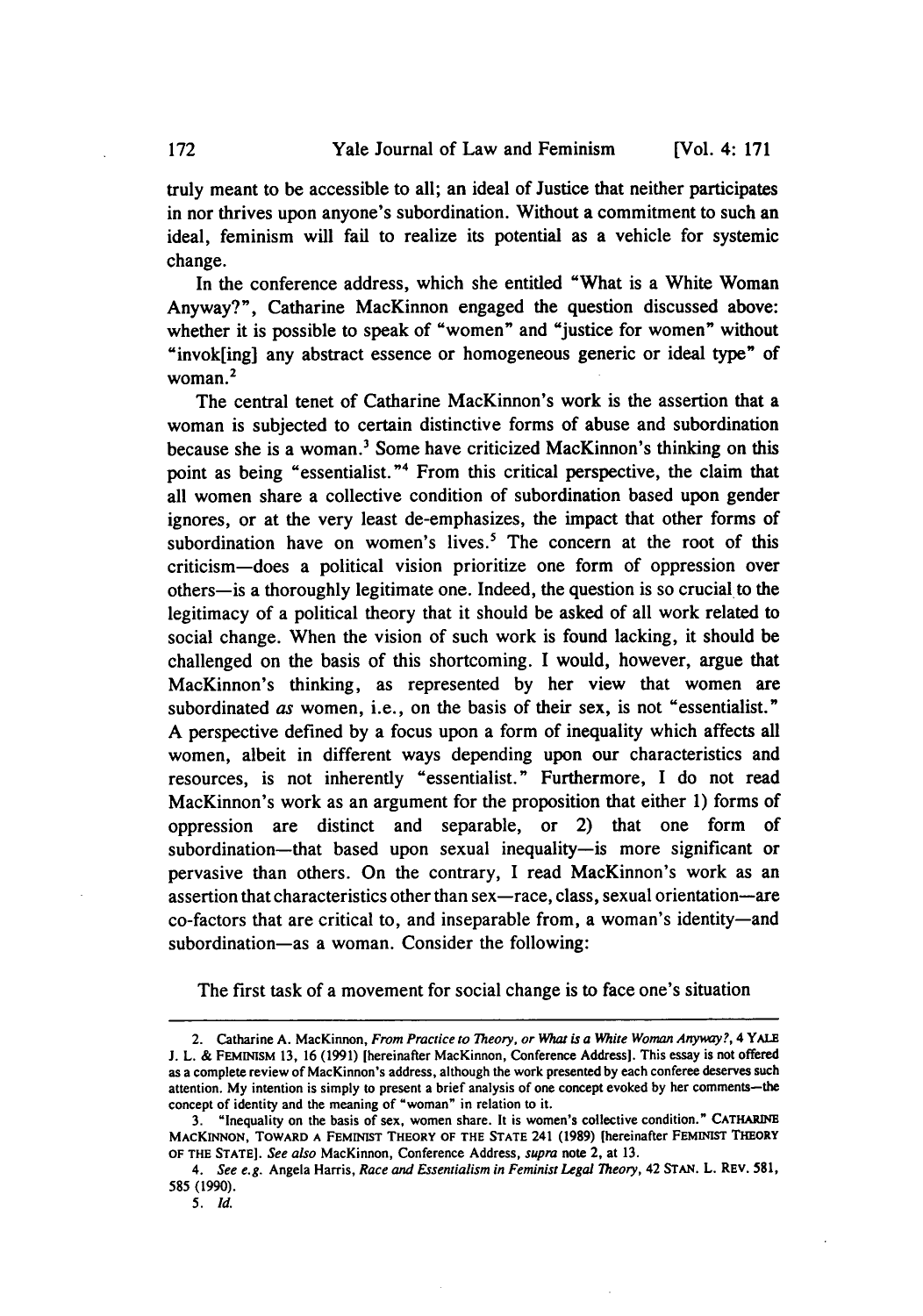and name it. The failure to face and criticize the reality of women's condition, a failure of idealism and denial, is a failure of feminism in its liberal forms. . **.** . Feminism on its own terms has begun to give voice to and describe the collective condition of women as such, so largely comprised as it is of all women's particularities.<sup>6</sup>

MacKinnon's recognition that a feminist movement for social change must be rooted in the particularities of women's experiences is consistent with the approach that many women of color, particularly those who have identified themselves with feminist politics, have taken all along. It presents the refrain that we are not simply women, nor, for example, only African American, but African American women. Yet, I would argue that MacKinnon's Conference Address exhorts women to push even farther than this determined coupling of aspects, attempting a move that'has radical implications for theory and practice. MacKinnon asks feminists to embrace a concept of "Woman" that is not primarily rooted in an identification based solely on biological sex. She seeks to assemble a being with a new identity which is characterized, in a primary sense, by the critical aspects and traits beyond biological sex which themselves admit, and even boast, of great variation. While race, class, sexual orientation, and other characteristics retain their salience within the boundaries of this newly conceived Woman, this new category which she seeks to create represents neither an abstraction nor a chimera. Rather, it describes a complex person whose identity is at root multifaceted, a being who cannot be reduced to one essential characteristic-whether sex, sexual orientation, gender, race or class. An orchid is no less a flower than is a bird of paradise; an Asian woman or a Latina is no less the Woman for whom feminists seek justice than is a white woman. One might say that, as Flower is to the orchid and the bird of paradise, so is Woman to woman (modified).

These identities can co-exist in a framework that is characterized by a consciousness of "both/and" as opposed to "either/or." Indeed, this type of identification is gaining strength among women who work or live in situations where the concept of a community of women of color has either social or political roots. It is strongest, though not existent exclusively, among those women who consider themselves to be feminists. One example of this is the experience of women of color at Yale who have come together from different communities to forge an alliance which is rooted in those aspects of our experiences and identity which are shared. This connection has been made across the lines which define each of the groups as distinct from the other. Because we had a shared sense of being outside the recognized "norm," we came together despite our differences to work, laugh, support, and encourage one another. Many of us were moved to look for a community of women because our numbers were so small and because we needed, sometimes

**<sup>6.</sup> MACKINNON, FEMINIST THEORY OF THE STATE,** supra **note 3,** at 241.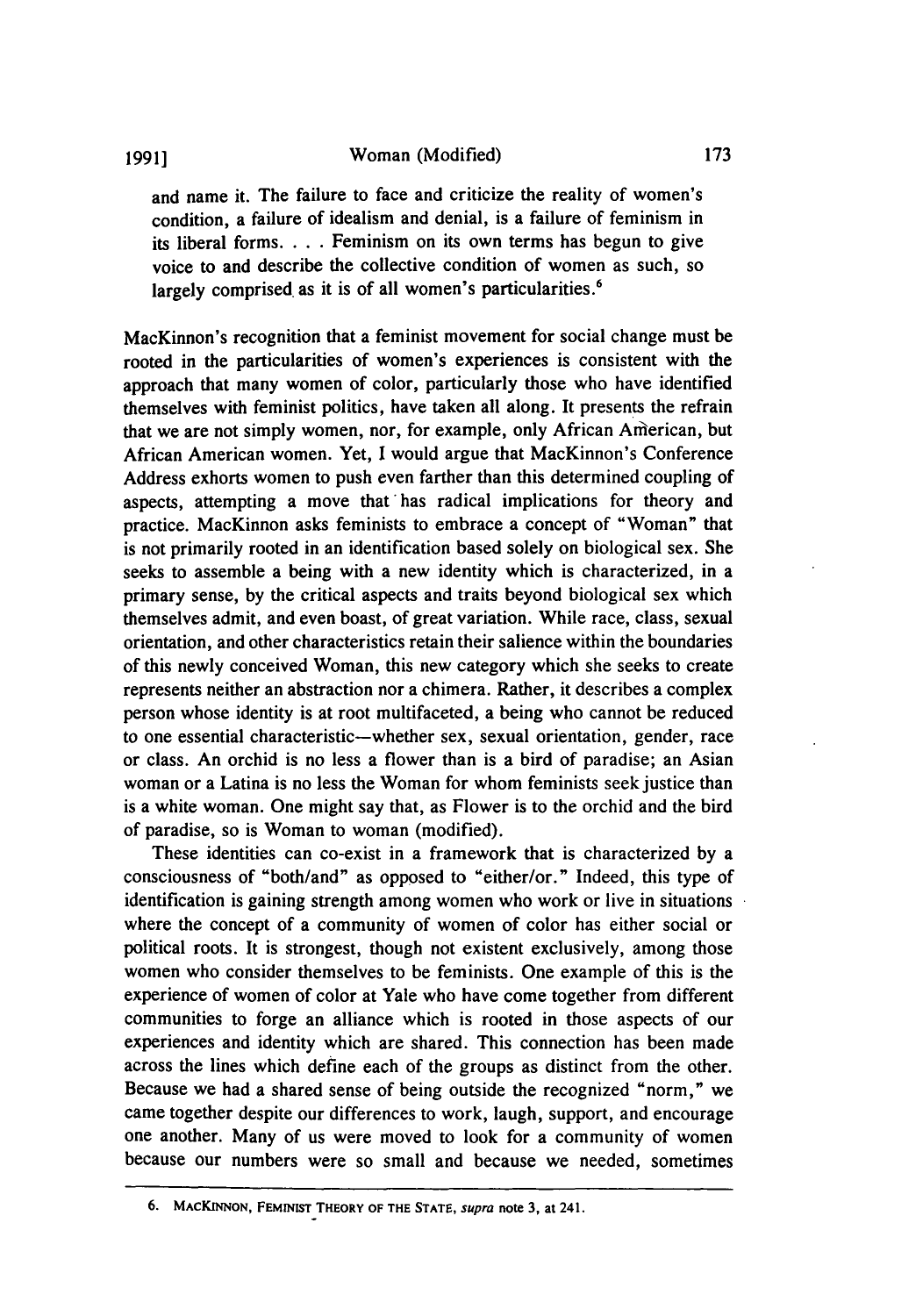desperately, the understanding, affection and support that come with true community. Once we came together, we found that we liked the connection that we had established, and we nurtured it. Not only did this newly created community become a useful platform from which to respond to painful or oppressive circumstances, but this connection also empowered us to act affirmatively by giving us a relationship through which we could empower one another. Consequently, what was in many respects a reactive act produced an extremely positive and empowering community that is a continuing source of energy for proactive activities and initiatives. The narrow minds of others, viewing us as different from them and therefore the same as one another, threw us together into one "colored" heap. We took this categorization, drew together and transformed what was meant to be a negative and dismissive association into a positive organization based not upon resentment of the "Other," but upon mutual regard stemming from an inward focus. By making a commitment to each others' needs, we created a community and a reservoir of strength. To a great extent many of us now think of ourselves as women of color as much as we think of ourselves as Asian, Black or Latina.

In calling for an identification that is common to *all* women, MacKinnon urges women to do something that has, to my present knowledge, not been done on a group level, and rarely accomplished at the individual level. Although the Collective was, for many of us, a largely reactive alliance which nevertheless produced an empowering community that broke through. racial barriers, MacKinnon is pushing for the movement made by women of color to be taken to another level. She does not urge feminists to adopt what is, despite its value, an essentially reactive identification and transform it into a positive vehicle for growth and change. Instead, MacKinnon urges a different strategy-she urges all women to take a proactive stance in relation to our identity. In challenging her audience to consider "what is a white woman anyway?", she urges women to reach across the very bright line which separates "white" from "black" and to categorize ourselves in a way that the categorizing Other-in MacKinnon's view, that "other" being men, particularly men who are both heterosexual and white-has not.

MacKinnon's vision of feminism and womankind, however, will undoubtedly encounter resistance from all quarters because it displaces the very basis of whatever power women currently possess—most significantly, the pillars of race and ethnicity. For example, women who are white have often complied with the individual and systemic oppression of people of color in order to share in the benefits of dominance created by racist systems and practices. These women perceive a system or environment to be "just" for "women" as long as it does not disadvantage them. As a result, women of color are denied their identity as women and their rights as human beings. While white women gain very real material advantages from active participation in or passive acquiescence in an unjust system, they forgo the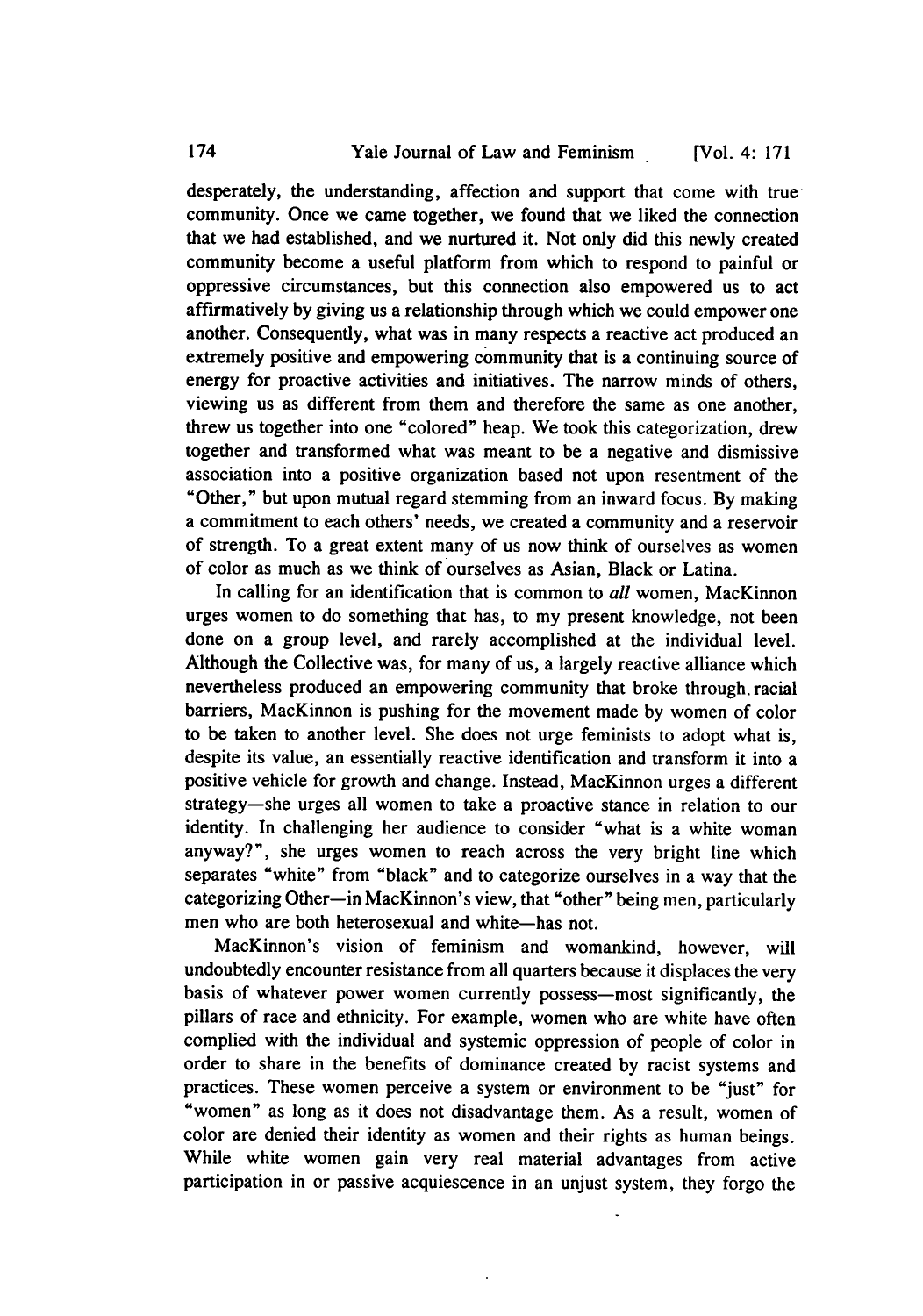opportunity to empower women as women, to truly seek justice for women by working with women of color. The "white woman" whose existence MacKinnon challenges exists. She is the very woman who clings to her skin privilege in the face of an awareness of the cost that her privilege extracts from other women and men. The fact that these women exist, and see themselves as feminists, must be recognized, and their commitment to feminism challenged.

Among women of color, MacKinnon's view may also encounter resistance from those who feel that their identity and basis of power lies in their racial identity, and in no other place. While we have historically fought for the simultaneous advancement of racial and gender equality, women **of** color have too often indulged in the very politics of self-interest from which we have suffered so profoundly. This fact is exemplified by the exclusion of, and bias against, lesbian women and gay men in communities of color.

Yet, despite the historical struggle waged by women of color on behalf of both women and men in our communities, the social concessions made to women of color have primarily been made as redress for discrimination based on race alone. The points in this country's history at which the white social structure gave official recognition to the humanity of Blacks were instances where the society chose to recognize the humanity of Black men and their right to be treated *as men* in this society. To the extent that women have shared the characteristic which generated the moral imperative for this recognition-race-we have benefitted. However, to the extent that African American women have needs which are unique, these needs have not been recognized. In this context, race has been the sole basis of women's power and the impetus for change, while the underlying inequalities based upon sex and gender have too often gone unchallenged. Men of color have too often sought to define the agenda for political change without the full participation of women, and in a manner that enhances male privilege and subordinates female authority and power.

Thus, for both women who are white and women of color, race has been the central basis of power and change. Indeed, this society has never endowed women with power as women, separate and distinct from their relationship to men.7 Because women's sense of power in this society has been rooted in race, there has never been a sense of the common power of women in the minds of the majority of women. Given this reality, it is not likely that a wide array of women would readily identify with a "womanhood" that actually crossed all lines, encompassed all women, and enveloped their racial, cultural, ethnic and gender identity.

What, then, could possibly lead to the openness necessary to break through

<sup>7.</sup> Although lesbian women would be more apt to reconceptualize their identity as women in the manner which MacKinnon advocates, many lesbian women act upon feelings of racial solidarity and indulge in blatant racism.